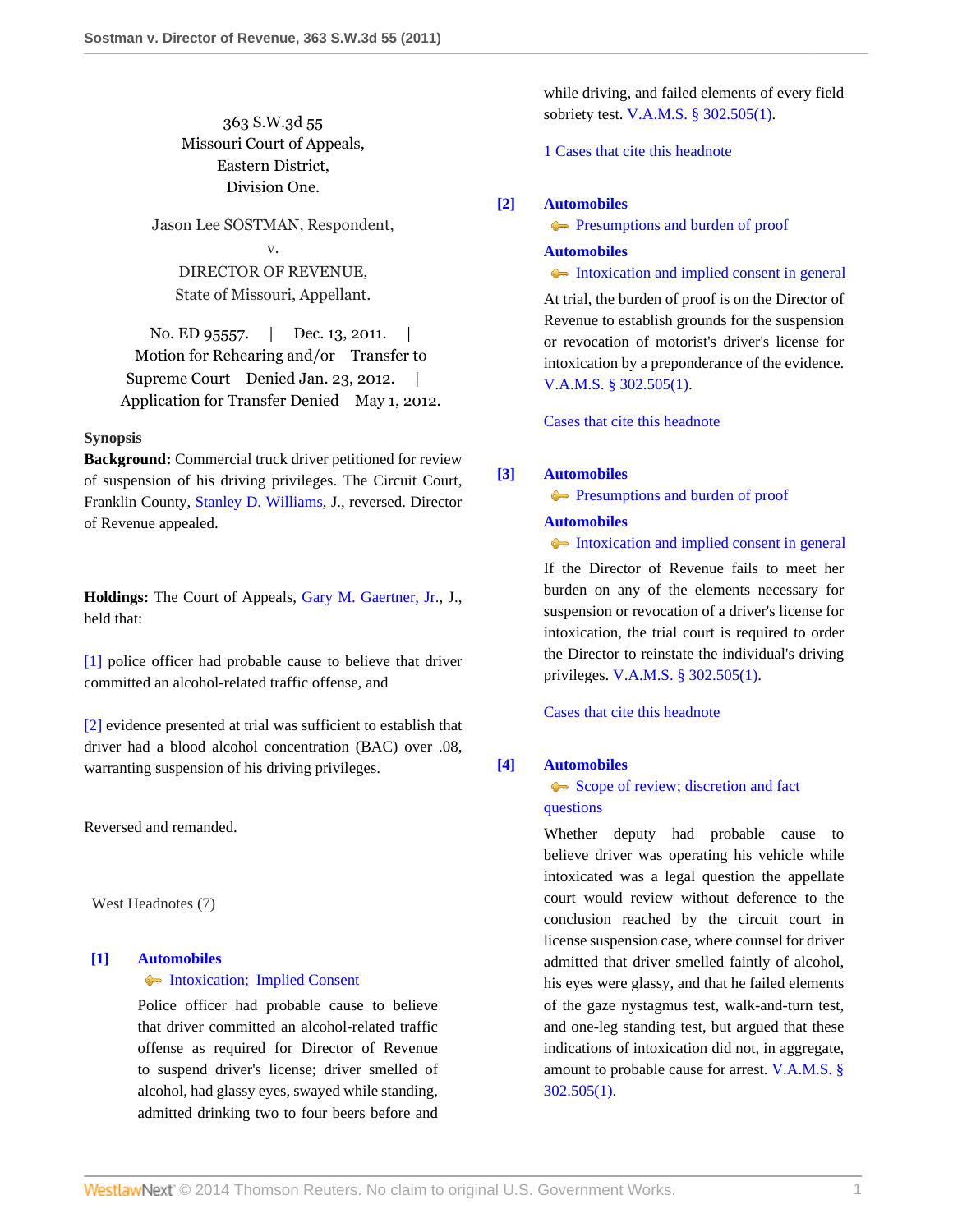[1 Cases that cite this headnote](http://www.westlaw.com/Link/RelatedInformation/DocHeadnoteLink?docGuid=I5f2e27eb261311e18da7c4363d0963b0&headnoteId=202667396400420120708080404&originationContext=document&vr=3.0&rs=cblt1.0&transitionType=CitingReferences&contextData=(sc.Search))

# <span id="page-1-1"></span>**[\[5\]](#page-3-0) [Arrest](http://www.westlaw.com/Browse/Home/KeyNumber/35/View.html?docGuid=I5f2e27eb261311e18da7c4363d0963b0&originationContext=document&vr=3.0&rs=cblt1.0&transitionType=DocumentItem&contextData=(sc.Search))**

### [What constitutes such cause in general](http://www.westlaw.com/Browse/Home/KeyNumber/35k63.4(2)/View.html?docGuid=I5f2e27eb261311e18da7c4363d0963b0&originationContext=document&vr=3.0&rs=cblt1.0&transitionType=DocumentItem&contextData=(sc.Search))

"Probable cause" exists when the surrounding facts and circumstances demonstrate to the senses of a reasonably prudent person that a particular offense has been or is being committed.

[Cases that cite this headnote](http://www.westlaw.com/Link/RelatedInformation/DocHeadnoteLink?docGuid=I5f2e27eb261311e18da7c4363d0963b0&headnoteId=202667396400520120708080404&originationContext=document&vr=3.0&rs=cblt1.0&transitionType=CitingReferences&contextData=(sc.Search))

# <span id="page-1-2"></span>**[\[6\]](#page-3-1) [Arrest](http://www.westlaw.com/Browse/Home/KeyNumber/35/View.html?docGuid=I5f2e27eb261311e18da7c4363d0963b0&originationContext=document&vr=3.0&rs=cblt1.0&transitionType=DocumentItem&contextData=(sc.Search))**

# [What constitutes such cause in general](http://www.westlaw.com/Browse/Home/KeyNumber/35k63.4(2)/View.html?docGuid=I5f2e27eb261311e18da7c4363d0963b0&originationContext=document&vr=3.0&rs=cblt1.0&transitionType=DocumentItem&contextData=(sc.Search))

In determining whether probable cause exists for an arrest, the trial court must assess the facts as they would have appeared to a prudent, cautious, and trained police officer, not on the hindsight of legal technicians.

[Cases that cite this headnote](http://www.westlaw.com/Link/RelatedInformation/DocHeadnoteLink?docGuid=I5f2e27eb261311e18da7c4363d0963b0&headnoteId=202667396400620120708080404&originationContext=document&vr=3.0&rs=cblt1.0&transitionType=CitingReferences&contextData=(sc.Search))

### <span id="page-1-0"></span>**[\[7\]](#page-3-2) [Automobiles](http://www.westlaw.com/Browse/Home/KeyNumber/48A/View.html?docGuid=I5f2e27eb261311e18da7c4363d0963b0&originationContext=document&vr=3.0&rs=cblt1.0&transitionType=DocumentItem&contextData=(sc.Search))**

#### [Intoxication and implied consent in general](http://www.westlaw.com/Browse/Home/KeyNumber/48Ak144.2(10.2)/View.html?docGuid=I5f2e27eb261311e18da7c4363d0963b0&originationContext=document&vr=3.0&rs=cblt1.0&transitionType=DocumentItem&contextData=(sc.Search))

Evidence presented at trial was sufficient to establish that driver had a blood alcohol concentration (BAC) over .08, and thus formed a sufficient basis for the Director of Revenue's suspension of driver's license and disqualification of his commercial driving privileges; discrepancy between the BAC listed on the police officer's Alcohol Influence Report (AIR) form, which indicated a BAC of .107, and the BAC listed in breath testing device report, which indicated a BAC of .109, was simply a typographical error on the officer's part, and it did not reflect that the breath test results were inaccurate. [V.A.M.S. §§ 302.505,](http://www.westlaw.com/Link/Document/FullText?findType=L&pubNum=1000229&cite=MOST302.505&originatingDoc=I5f2e27eb261311e18da7c4363d0963b0&refType=LQ&originationContext=document&vr=3.0&rs=cblt1.0&transitionType=DocumentItem&contextData=(sc.Search)) [302.755](http://www.westlaw.com/Link/Document/FullText?findType=L&pubNum=1000229&cite=MOST302.755&originatingDoc=I5f2e27eb261311e18da7c4363d0963b0&refType=LQ&originationContext=document&vr=3.0&rs=cblt1.0&transitionType=DocumentItem&contextData=(sc.Search)).

#### [Cases that cite this headnote](http://www.westlaw.com/Link/RelatedInformation/DocHeadnoteLink?docGuid=I5f2e27eb261311e18da7c4363d0963b0&headnoteId=202667396400720120708080404&originationContext=document&vr=3.0&rs=cblt1.0&transitionType=CitingReferences&contextData=(sc.Search))

#### **Attorneys and Law Firms**

**\*56** [Chris Koster](http://www.westlaw.com/Link/Document/FullText?findType=h&pubNum=176284&cite=0369913201&originatingDoc=I5f2e27eb261311e18da7c4363d0963b0&refType=RQ&originationContext=document&vr=3.0&rs=cblt1.0&transitionType=DocumentItem&contextData=(sc.Search)), Atty. Gen., Samuel E. Buffaloe, Jefferson City, MO, for appellant.

[Steven P. Kuenzel](http://www.westlaw.com/Link/Document/FullText?findType=h&pubNum=176284&cite=0142838401&originatingDoc=I5f2e27eb261311e18da7c4363d0963b0&refType=RQ&originationContext=document&vr=3.0&rs=cblt1.0&transitionType=DocumentItem&contextData=(sc.Search)), [Steven P. Kuenzel, Jr.](http://www.westlaw.com/Link/Document/FullText?findType=h&pubNum=176284&cite=0142838401&originatingDoc=I5f2e27eb261311e18da7c4363d0963b0&refType=RQ&originationContext=document&vr=3.0&rs=cblt1.0&transitionType=DocumentItem&contextData=(sc.Search)), Washington, MO, for respondent.

#### **Opinion**

[GARY M. GAERTNER, JR.](http://www.westlaw.com/Link/Document/FullText?findType=h&pubNum=176284&cite=0331209401&originatingDoc=I5f2e27eb261311e18da7c4363d0963b0&refType=RQ&originationContext=document&vr=3.0&rs=cblt1.0&transitionType=DocumentItem&contextData=(sc.Search)), Judge.

#### *Introduction*

The Director of Revenue for the State of Missouri (Director) appeals the judgment of the Circuit Court of Franklin County setting aside the Director's order suspending the driving privileges and disqualifying the commercial driving privileges of Jason Lee Sostman (Sostman). We reverse and remand for the trial court to reinstate the Director's administrative suspension and disqualification.

### *Background*

Following a February 2010 arrest on suspicion of driving while intoxicated (DWI), the Director suspended Sostman's driving privileges and disqualified his commercial driving privileges for one year. Sostman petitioned the circuit court of Franklin County for a de novo trial on his suspension. At the August 2010 trial, Deputy Ryan Jackson of the Franklin County Sheriff's Department testified to the following.

Deputy Jackson stopped Sostman at a checkpoint at 11:15 p.m. As he approached the vehicle, he noticed a faint odor of alcohol and that Sostman's eyes were glassy. As Sostman exited his vehicle, Deputy Jackson noticed him swaying from side to side. Deputy Jackson performed the following field sobriety tests: gaze **\*57** nystagmus, walk and turn, and one-leg standing. Sostman failed elements of all three tests. Deputy Jackson then administered a preliminary breath test, which was positive for alcohol. He testified that, based on his seven years of experience as a law-enforcement officer, he believed Sostman to be intoxicated, and thus arrested him.

Counsel for Sostman confirmed that classifying the odor of alcohol as "faint" was the lowest possible classification on the Alcohol Influence Report (AIR) form. He posited that there were "multiple reasons why somebody's eyes might be glassy at 11:15 in the evening other than alcohol." Counsel confirmed that Sostman's speech was normal and not slurred, and that Sostman displayed no unusual actions and was cooperative. Regarding the gaze nystagmus test, Sostman exhibited four of six clues indicating intoxication on the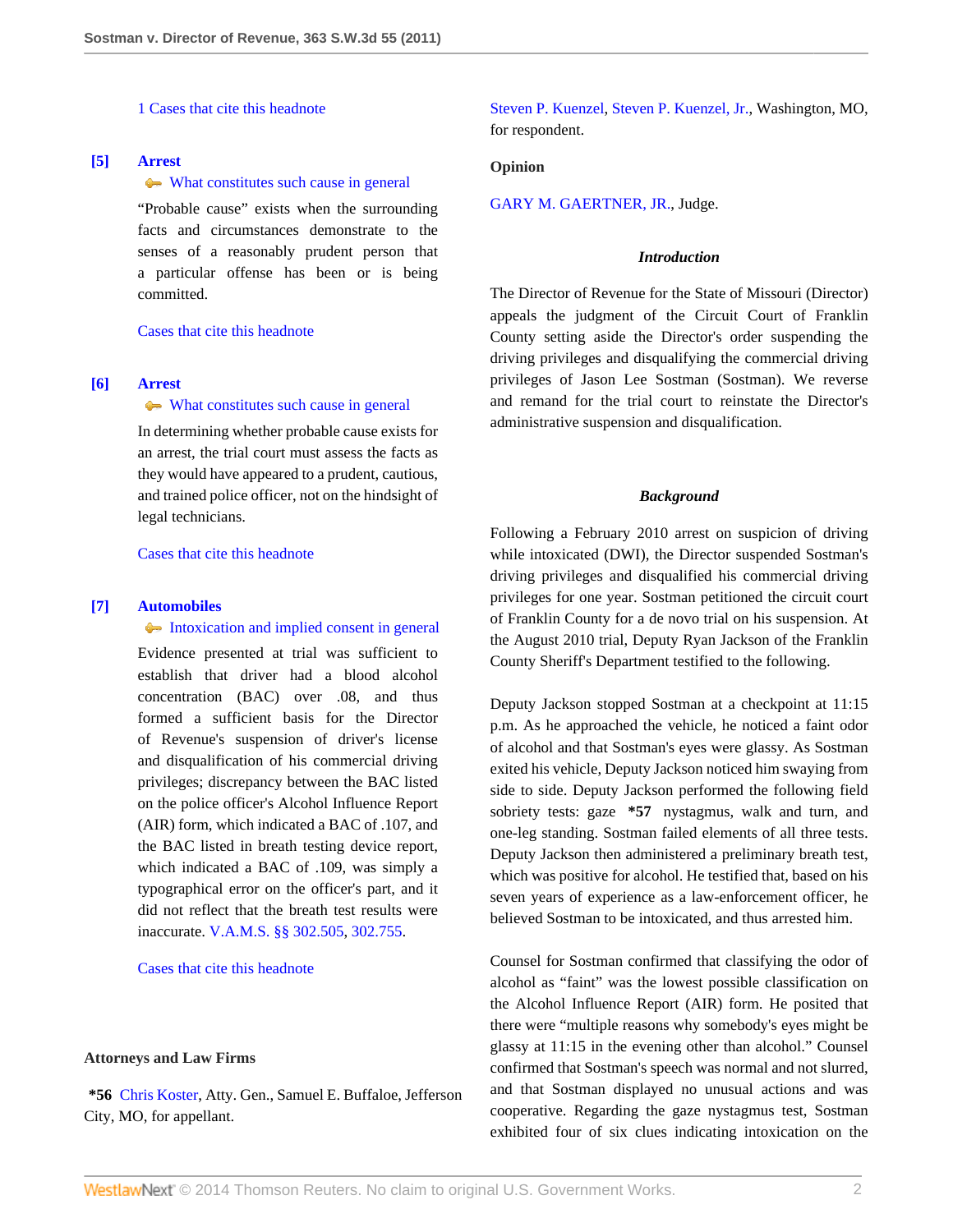horizontal test, and exhibited none of two on the vertical test. Regarding the walk-and-turn test, Sostman missed two of eighteen steps, in that he failed to maintain a heel-to-toe stance. Deputy Jackson agreed that he considered more than half an inch between the feet to constitute failure. Regarding the one-leg standing test, counsel for Sostman confirmed that although Sostman put his foot down once, he did not sway, use his arms to balance, or hop around.

Counsel argued that there was not sufficient evidence to establish probable cause at the time of the arrest, in that Sostman "passed as many of the nystagmus tests as he failed. He passed more of the walk-and-turn requirements.... [H]e passed three-quarters of the tests when it came to the one leg stand test. So he has passed far more than he flunked on any of these."

The Director admitted into the record Deputy Jackson's incident report, the AIR, and the breath test results, over objection. The incident report reflected that when Deputy Jackson initially pulled over Sostman, there was an open container of beer in his vehicle, which Sostman admitted he was drinking as he was driving. Sostman admitted having consumed between two and four beers between 7:00 p.m. and 11:00 p.m. Sostman's blood alcohol test, taken after his arrest using a DataMaster machine, registered a blood alcohol concentration (BAC) of .109. Sostman objected to admission of the breath test results, asserting, in summary, that because Deputy Jackon's permit to operate the DataMaster machine was issued by the Missouri Department of Health and Senior Services (DHSS) after a 2007 executive Order (2007 Order) had transferred authority over the Breath Alcohol Program from the DHSS to the Missouri Department of Transportation (MoDOT), his permit was without legal effect.

After the hearing, the trial court (1) found Deputy Jackson's evidence credible, but determined that the evidence "[did] not quite rise to the appropriate burden of proof to establish probable cause to believe [Sostman] committed an alcoholrelated traffic offense"; and (2) omitted the BAC result, finding the performing Deputy lacked a proper permit to operate the breathalyzer machine. This appeal follows.

#### *Standard of Review*

This court will affirm the judgment of the trial court unless there is no substantial evidence to support it, it is against the weight of the evidence, or the court erroneously declared or applied the law. *See [Murphy v. Carron,](http://www.westlaw.com/Link/Document/FullText?findType=Y&serNum=1976117479&pubNum=713&fi=co_pp_sp_713_32&originationContext=document&vr=3.0&rs=cblt1.0&transitionType=DocumentItem&contextData=(sc.Search)#co_pp_sp_713_32)* 536 S.W.2d 30, [32 \(Mo. banc 1976\);](http://www.westlaw.com/Link/Document/FullText?findType=Y&serNum=1976117479&pubNum=713&fi=co_pp_sp_713_32&originationContext=document&vr=3.0&rs=cblt1.0&transitionType=DocumentItem&contextData=(sc.Search)#co_pp_sp_713_32) *[White v. Dir. of Revenue,](http://www.westlaw.com/Link/Document/FullText?findType=Y&serNum=2022811102&pubNum=4644&fi=co_pp_sp_4644_307&originationContext=document&vr=3.0&rs=cblt1.0&transitionType=DocumentItem&contextData=(sc.Search)#co_pp_sp_4644_307)* 321 S.W.3d [298, 307–08 \(Mo. banc 2010\)](http://www.westlaw.com/Link/Document/FullText?findType=Y&serNum=2022811102&pubNum=4644&fi=co_pp_sp_4644_307&originationContext=document&vr=3.0&rs=cblt1.0&transitionType=DocumentItem&contextData=(sc.Search)#co_pp_sp_4644_307). We defer to the trial court's assessment of the evidence when the facts relevant to the issue are contested. **\*58** *White,* [321 S.W.3d at 308.](http://www.westlaw.com/Link/Document/FullText?findType=Y&serNum=2022811102&pubNum=4644&fi=co_pp_sp_4644_308&originationContext=document&vr=3.0&rs=cblt1.0&transitionType=DocumentItem&contextData=(sc.Search)#co_pp_sp_4644_308) If facts are uncontested, we need not defer to the trial court's findings. *[Id.](http://www.westlaw.com/Link/Document/FullText?findType=Y&serNum=2022811102&originationContext=document&vr=3.0&rs=cblt1.0&transitionType=DocumentItem&contextData=(sc.Search))* Evidence is uncontested if the issue before the court is stipulated and does not require the trial court to resolve any contested testimony, or if a party "has admitted in its pleadings, *by counsel,* or through the [party's] individual testimony the basic facts of [other party's] case." *[Id.](http://www.westlaw.com/Link/Document/FullText?findType=Y&serNum=2022811102&originationContext=document&vr=3.0&rs=cblt1.0&transitionType=DocumentItem&contextData=(sc.Search))* (citation omitted) (emphasis added). "In such cases, the issue is legal, and there is no finding of fact to which to defer." *[Id.](http://www.westlaw.com/Link/Document/FullText?findType=Y&serNum=2022811102&originationContext=document&vr=3.0&rs=cblt1.0&transitionType=DocumentItem&contextData=(sc.Search))* (citation omitted).

# *Discussion*

#### *Point I*

<span id="page-2-0"></span>**[\[1\]](#page-0-0)** In her first point on appeal, the Director argues that the trial court erred in finding no probable cause to believe Sostman committed an alcohol-related traffic offense. We agree.

<span id="page-2-2"></span><span id="page-2-1"></span>**[\[2\]](#page-0-1) [\[3\]](#page-0-2)** [Section 302.505](http://www.westlaw.com/Link/Document/FullText?findType=L&pubNum=1000229&cite=MOST302.505&originatingDoc=I5f2e27eb261311e18da7c4363d0963b0&refType=LQ&originationContext=document&vr=3.0&rs=cblt1.0&transitionType=DocumentItem&contextData=(sc.Search)) provides that, "[t]he department shall suspend or revoke the license of any person upon its determination that the person was arrested upon probable cause to believe such person was driving a motor vehicle while the alcohol concentration in the person's blood, breath, or urine was eight-hundredths of one percent or more by weight." [Section 302.505.1, RSMo. \(2001\)](http://www.westlaw.com/Link/Document/FullText?findType=L&pubNum=1000229&cite=MOST302.505&originatingDoc=I5f2e27eb261311e18da7c4363d0963b0&refType=LQ&originationContext=document&vr=3.0&rs=cblt1.0&transitionType=DocumentItem&contextData=(sc.Search)). At trial, the burden of proof falls upon the Director. *[Connelly v. Dir.](http://www.westlaw.com/Link/Document/FullText?findType=Y&serNum=2019232883&pubNum=4644&fi=co_pp_sp_4644_319&originationContext=document&vr=3.0&rs=cblt1.0&transitionType=DocumentItem&contextData=(sc.Search)#co_pp_sp_4644_319) of Revenue,* [291 S.W.3d 318, 319 \(Mo.App. E.D.2009\)](http://www.westlaw.com/Link/Document/FullText?findType=Y&serNum=2019232883&pubNum=4644&fi=co_pp_sp_4644_319&originationContext=document&vr=3.0&rs=cblt1.0&transitionType=DocumentItem&contextData=(sc.Search)#co_pp_sp_4644_319). Under the statutory scheme, the Director must first present evidence to establish that there was probable cause to arrest the driver for an alcohol-related offense, and second to show that the driver's BAC was .08 percent or greater. *[Id.](http://www.westlaw.com/Link/Document/FullText?findType=Y&serNum=2019232883&originationContext=document&vr=3.0&rs=cblt1.0&transitionType=DocumentItem&contextData=(sc.Search))* If the Director fails to meet her burden on any of these elements, the trial court is required to order the Director to reinstate the individual's driving privileges. *[Storck v. Dir. of Revenue,](http://www.westlaw.com/Link/Document/FullText?findType=Y&serNum=2001916468&pubNum=4644&fi=co_pp_sp_4644_548&originationContext=document&vr=3.0&rs=cblt1.0&transitionType=DocumentItem&contextData=(sc.Search)#co_pp_sp_4644_548)* 59 [S.W.3d 545, 548 \(Mo.App. E.D.2001\).](http://www.westlaw.com/Link/Document/FullText?findType=Y&serNum=2001916468&pubNum=4644&fi=co_pp_sp_4644_548&originationContext=document&vr=3.0&rs=cblt1.0&transitionType=DocumentItem&contextData=(sc.Search)#co_pp_sp_4644_548)

<span id="page-2-4"></span><span id="page-2-3"></span>**[\[4\]](#page-0-3)** The record shows that Sostman did not contest the Director's evidence supporting probable cause for the arrest. Sostman did not, *inter alia,* point out through crossexamination internal inconsistencies in the evidence, or attack Deputy Jackson's credibility. [1](#page-4-0) *White,* [321 S.W.3d at 308](http://www.westlaw.com/Link/Document/FullText?findType=Y&serNum=2022811102&pubNum=4644&fi=co_pp_sp_4644_308&originationContext=document&vr=3.0&rs=cblt1.0&transitionType=DocumentItem&contextData=(sc.Search)#co_pp_sp_4644_308)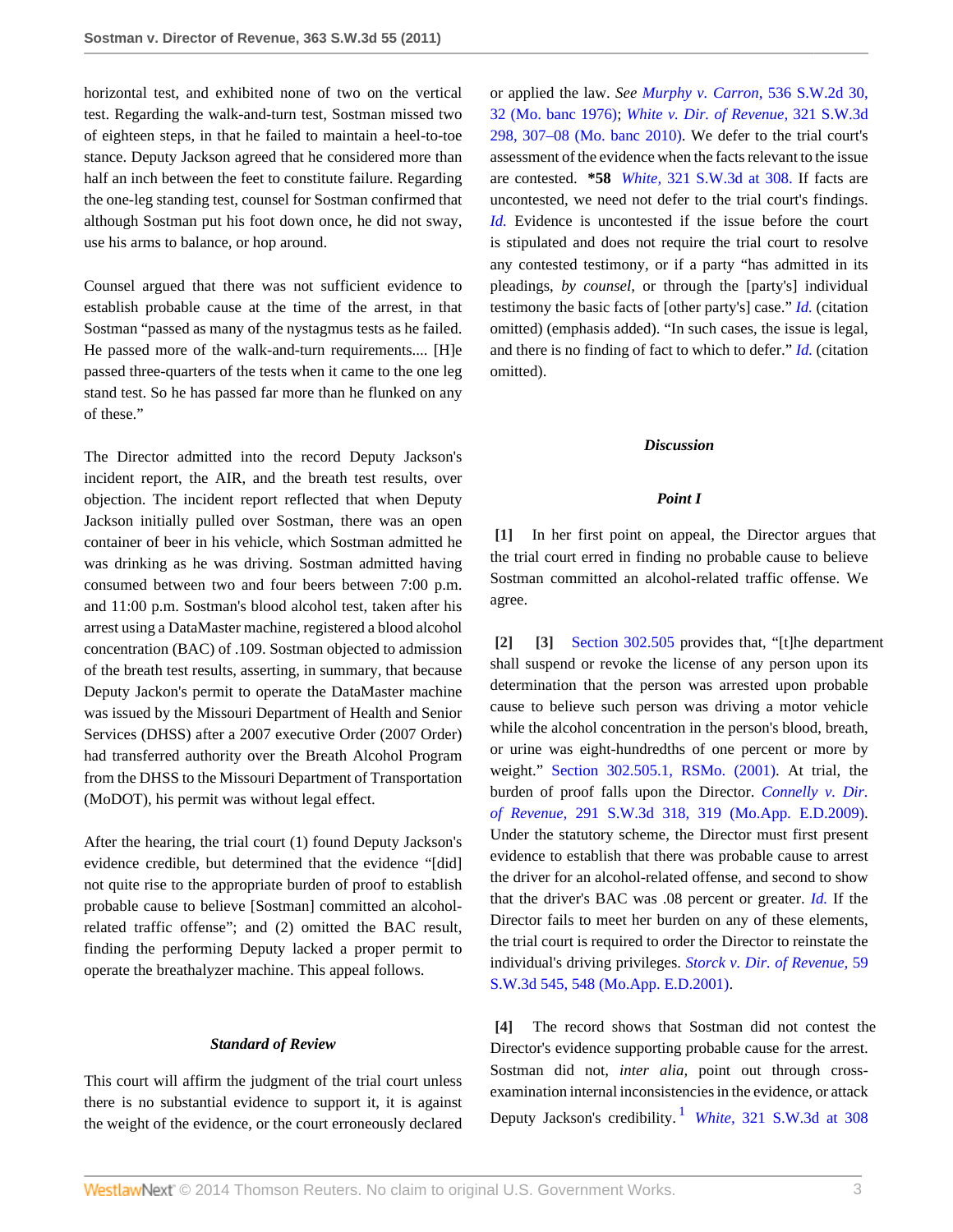(listing methods to contest evidence). Rather, counsel for Sostman admitted that Sostman smelled faintly of alcohol, his eyes were glassy, and that he failed elements of the gaze nystagmus test, walk-and-turn test, and one-leg standing test. *[Id.](http://www.westlaw.com/Link/Document/FullText?findType=Y&serNum=2022811102&originationContext=document&vr=3.0&rs=cblt1.0&transitionType=DocumentItem&contextData=(sc.Search))* (facts admitted by counsel are uncontested). He then, however, argued that these indications of intoxication did not, in aggregate, amount to probable cause for arrest. This argument was purely a legal one. *[Harlan v. Dir. of Revenue,](http://www.westlaw.com/Link/Document/FullText?findType=Y&serNum=2024670821&pubNum=4644&fi=co_pp_sp_4644_678&originationContext=document&vr=3.0&rs=cblt1.0&transitionType=DocumentItem&contextData=(sc.Search)#co_pp_sp_4644_678)* [334 S.W.3d 673, 678 \(Mo.App. S.D.2011\).](http://www.westlaw.com/Link/Document/FullText?findType=Y&serNum=2024670821&pubNum=4644&fi=co_pp_sp_4644_678&originationContext=document&vr=3.0&rs=cblt1.0&transitionType=DocumentItem&contextData=(sc.Search)#co_pp_sp_4644_678) Thus, whether Deputy Jackson had probable cause to believe Sostman was operating his vehicle while intoxicated is "a legal question we review without deference to the conclusion reached by the circuit court." *[Id.](http://www.westlaw.com/Link/Document/FullText?findType=Y&serNum=2024670821&originationContext=document&vr=3.0&rs=cblt1.0&transitionType=DocumentItem&contextData=(sc.Search))*; *White,* [321 S.W.3d at 308](http://www.westlaw.com/Link/Document/FullText?findType=Y&serNum=2022811102&pubNum=4644&fi=co_pp_sp_4644_308&originationContext=document&vr=3.0&rs=cblt1.0&transitionType=DocumentItem&contextData=(sc.Search)#co_pp_sp_4644_308).

<span id="page-3-1"></span><span id="page-3-0"></span>**[\[5\]](#page-1-1) [\[6\]](#page-1-2)** Probable cause exists "when the surrounding facts and circumstances demonstrate to the senses of a reasonably prudent person that a particular offense has been or is being committed." *White,* [321 S.W.3d at 309](http://www.westlaw.com/Link/Document/FullText?findType=Y&serNum=2022811102&pubNum=4644&fi=co_pp_sp_4644_309&originationContext=document&vr=3.0&rs=cblt1.0&transitionType=DocumentItem&contextData=(sc.Search)#co_pp_sp_4644_309) (citation omitted). In determining whether the Director has met her burden to show probable cause for arrest, **\*59** the trial court must assess the facts as they would have appeared to a prudent, cautious, and trained police officer, not on the hindsight of legal technicians. *[Coffin v. Dir. of Revenue,](http://www.westlaw.com/Link/Document/FullText?findType=Y&serNum=2018295595&pubNum=4644&fi=co_pp_sp_4644_869&originationContext=document&vr=3.0&rs=cblt1.0&transitionType=DocumentItem&contextData=(sc.Search)#co_pp_sp_4644_869)* 277 S.W.3d 865, [869 \(Mo.App. W.D.2009\)](http://www.westlaw.com/Link/Document/FullText?findType=Y&serNum=2018295595&pubNum=4644&fi=co_pp_sp_4644_869&originationContext=document&vr=3.0&rs=cblt1.0&transitionType=DocumentItem&contextData=(sc.Search)#co_pp_sp_4644_869). "There is a 'vast gulf' between the quantum of information necessary to establish probable cause and the quantum of evidence required to prove guilt beyond a reasonable doubt." *Harlan,* [334 S.W.3d at 678](http://www.westlaw.com/Link/Document/FullText?findType=Y&serNum=2024670821&pubNum=4644&fi=co_pp_sp_4644_678&originationContext=document&vr=3.0&rs=cblt1.0&transitionType=DocumentItem&contextData=(sc.Search)#co_pp_sp_4644_678) (citations omitted).

As the trial court found the Deputy's testimony to be credible, the Director's uncontested evidence was sufficient to give a prudent, cautious, and trained police officer reasonable grounds to believe that Sostman was driving a motor vehicle with a BAC above the legal limit. 302.505.1; *[Coffin,](http://www.westlaw.com/Link/Document/FullText?findType=Y&serNum=2018295595&pubNum=4644&fi=co_pp_sp_4644_869&originationContext=document&vr=3.0&rs=cblt1.0&transitionType=DocumentItem&contextData=(sc.Search)#co_pp_sp_4644_869)* 277 [S.W.3d at 869;](http://www.westlaw.com/Link/Document/FullText?findType=Y&serNum=2018295595&pubNum=4644&fi=co_pp_sp_4644_869&originationContext=document&vr=3.0&rs=cblt1.0&transitionType=DocumentItem&contextData=(sc.Search)#co_pp_sp_4644_869) *Harlan,* [334 S.W.3d at 678.](http://www.westlaw.com/Link/Document/FullText?findType=Y&serNum=2024670821&pubNum=4644&fi=co_pp_sp_4644_678&originationContext=document&vr=3.0&rs=cblt1.0&transitionType=DocumentItem&contextData=(sc.Search)#co_pp_sp_4644_678) Sostman smelled of alcohol, had glassy eyes, swayed while standing, admitted drinking two to four beers before (and while) driving, and failed elements of every field sobriety test. *See [McCarthy v.](http://www.westlaw.com/Link/Document/FullText?findType=Y&serNum=2003643464&pubNum=4644&fi=co_pp_sp_4644_763&originationContext=document&vr=3.0&rs=cblt1.0&transitionType=DocumentItem&contextData=(sc.Search)#co_pp_sp_4644_763) Dir. of Revenue,* [120 S.W.3d 760, 763 \(Mo.App. E.D.2003\)](http://www.westlaw.com/Link/Document/FullText?findType=Y&serNum=2003643464&pubNum=4644&fi=co_pp_sp_4644_763&originationContext=document&vr=3.0&rs=cblt1.0&transitionType=DocumentItem&contextData=(sc.Search)#co_pp_sp_4644_763) (partial failure of field sobriety tests can still support a conclusion of probable cause).

Point granted.

<span id="page-3-2"></span>**[\[7\]](#page-1-0)** In her second point on appeal, the Director argues that the trial court erred in excluding the breath test results and the maintenance records. We agree.

Sostman concedes that several cases handed down following the trial court's ruling have conclusively established that permits to operate breath tests machines issued by DHSS are valid and the test results are admissible in proceedings to suspend a motorist's driver's license. *[Schneider v. Dir.](http://www.westlaw.com/Link/Document/FullText?findType=Y&serNum=2025147908&pubNum=4644&originationContext=document&vr=3.0&rs=cblt1.0&transitionType=DocumentItem&contextData=(sc.Search)) of Revenue,* [339 S.W.3d 533 \(Mo.App. E.D.2011\)](http://www.westlaw.com/Link/Document/FullText?findType=Y&serNum=2025147908&pubNum=4644&originationContext=document&vr=3.0&rs=cblt1.0&transitionType=DocumentItem&contextData=(sc.Search)); *see also [Grafeman v. Dir. of Revenue,](http://www.westlaw.com/Link/Document/FullText?findType=Y&serNum=2025411970&pubNum=4644&originationContext=document&vr=3.0&rs=cblt1.0&transitionType=DocumentItem&contextData=(sc.Search))* 344 S.W.3d 861 (Mo.App. [W.D.2011\);](http://www.westlaw.com/Link/Document/FullText?findType=Y&serNum=2025411970&pubNum=4644&originationContext=document&vr=3.0&rs=cblt1.0&transitionType=DocumentItem&contextData=(sc.Search)) *[Griggs v. Dir. of Revenue,](http://www.westlaw.com/Link/Document/FullText?findType=Y&serNum=2025330671&pubNum=4644&originationContext=document&vr=3.0&rs=cblt1.0&transitionType=DocumentItem&contextData=(sc.Search))* 344 S.W.3d 799 [\(Mo.App. S.D.2011\).](http://www.westlaw.com/Link/Document/FullText?findType=Y&serNum=2025330671&pubNum=4644&originationContext=document&vr=3.0&rs=cblt1.0&transitionType=DocumentItem&contextData=(sc.Search)) Applying this subsequent case law, the trial court erred in omitting the breath test results.

Sostman argues, however, that because the Director's evidence listed two BAC amounts, "[c]learly, the Director has not proved by a preponderance of the evidence that the breathalyzer test results are accurate." The DataMaster evidence ticket reported a BAC of .109, but Deputy Jackson had written a BAC of .107 on the AIR. The trial court determined that the DataMaster evidence ticket read .109, and posited that the .107 on the AIR was a typographical error. We agree with the court. The evidence presented at trial was sufficient to establish that Sostman had a BAC over .08, and thus formed a sufficient basis for the Director's suspension of Sostman's driver's license and disqualification of his commercial driving privileges.<sup>[2](#page-4-1)</sup> [Section 302.505](http://www.westlaw.com/Link/Document/FullText?findType=L&pubNum=1000229&cite=MOST302.505&originatingDoc=I5f2e27eb261311e18da7c4363d0963b0&refType=LQ&originationContext=document&vr=3.0&rs=cblt1.0&transitionType=DocumentItem&contextData=(sc.Search)); [Section 302.755, RSMo. \(2009\).](http://www.westlaw.com/Link/Document/FullText?findType=L&pubNum=1000229&cite=MOST302.755&originatingDoc=I5f2e27eb261311e18da7c4363d0963b0&refType=LQ&originationContext=document&vr=3.0&rs=cblt1.0&transitionType=DocumentItem&contextData=(sc.Search))

Point granted.

### <span id="page-3-3"></span>*Conclusion*

The judgment is reversed and the cause is remanded for the trial court to reinstate the Director's administrative suspension of Sostman's license and disqualification of his commercial driving privileges.

[CLIFFORD H. AHRENS,](http://www.westlaw.com/Link/Document/FullText?findType=h&pubNum=176284&cite=0236564601&originatingDoc=I5f2e27eb261311e18da7c4363d0963b0&refType=RQ&originationContext=document&vr=3.0&rs=cblt1.0&transitionType=DocumentItem&contextData=(sc.Search)) P.J., and [ROY L. RICHTER](http://www.westlaw.com/Link/Document/FullText?findType=h&pubNum=176284&cite=0142904001&originatingDoc=I5f2e27eb261311e18da7c4363d0963b0&refType=RQ&originationContext=document&vr=3.0&rs=cblt1.0&transitionType=DocumentItem&contextData=(sc.Search)), J., concur.

*Point II*